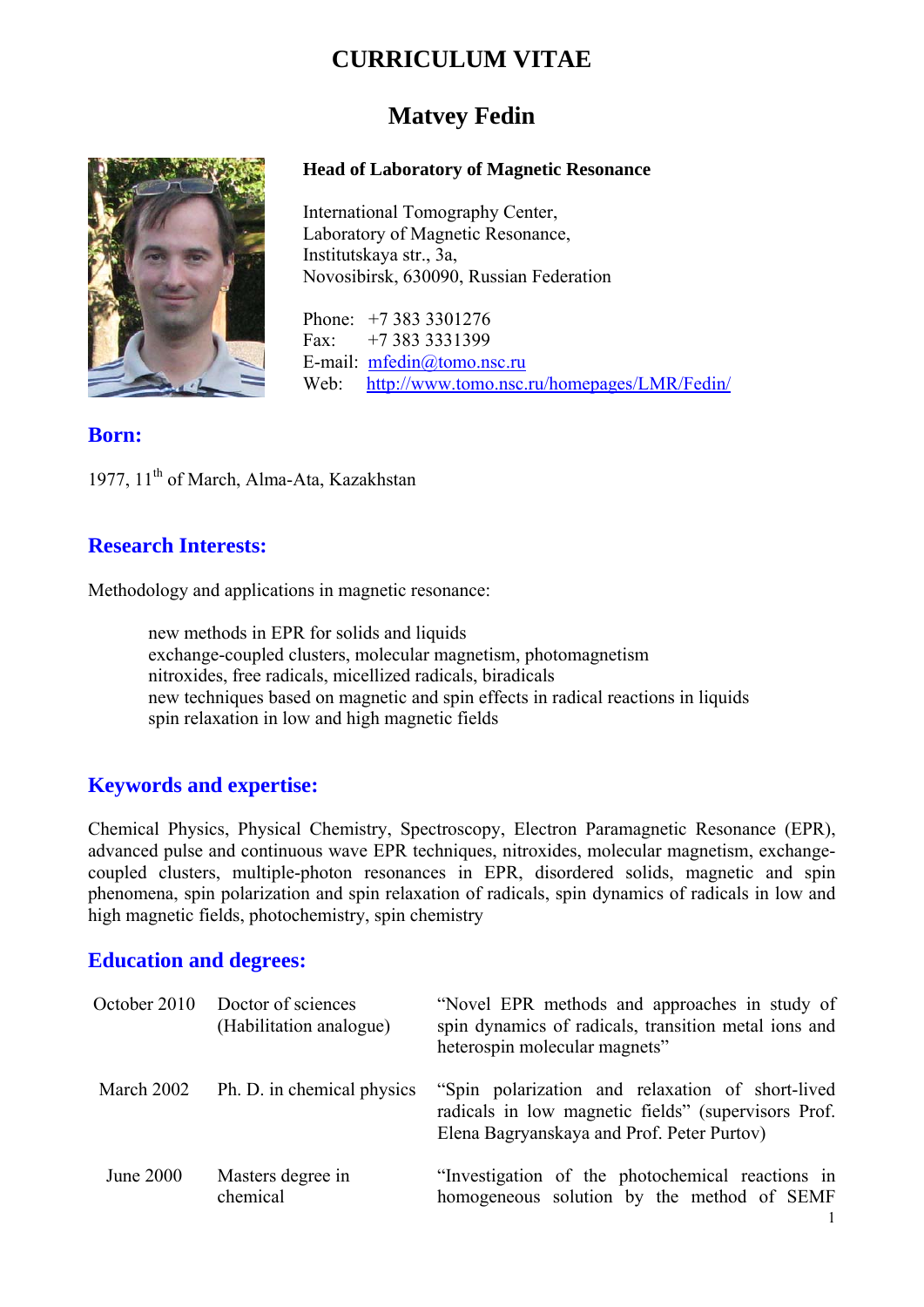|           | and biological physics         | CIDNP" (supervisor Prof. Elena Bagryanskaya)                                                       |
|-----------|--------------------------------|----------------------------------------------------------------------------------------------------|
| June 1998 | Bachelor degree in<br>chemical | "Investigation of micellized radical pairs by the<br>method of SEMF CIDNP" (supervisor Prof. Elena |
|           | and biological physics         | Bagryanskaya)                                                                                      |

## **Work experience:**

| 05/2012         | Leader of Laboratory of Magnetic Resonance, ITC Novosibirsk                      |
|-----------------|----------------------------------------------------------------------------------|
| 10/2013-11/2013 | Visiting scientist in Osaka City University (JSPS short-term professorship level |
|                 | fellowship)                                                                      |
| 12/2010-04/2012 | Leading researcher in ITC Novosibirsk (Laboratory of Magnetic Resonance,         |
|                 | Prof. Elena Bagryanskaya)                                                        |
| 12/2007-5/2008  | Visiting scientist at MPI for Bioinorganic Chemistry, Muelheim/Ruhr              |
|                 | (Humboldt foundation research fellowship, Prof. Wolfgang Lubitz)                 |
| 5/2006-7/2006   | Visiting scientist at ETH Zurich (Dr. Igor Gromov)                               |
| 7/2005-9/2005   | Visiting scientist at ETH Zurich (Prof. Arthur Schweiger)                        |
| 10/2004-11/2010 | Senior researcher in ITC Novosibirsk (Laboratory of Magnetic and Spin            |
|                 | Phenomena, Prof. Elena Bagryanskaya)                                             |
| 08/2002-09/2004 | Postdoctoral fellow at ETH Zurich (Laboratory of Physical Chemistry, Prof.       |
|                 | Arthur Schweiger)                                                                |
| 03/2002-08/2002 | Postdoctoral fellow in ITC Novosibirsk                                           |
| 06/2000-03/2002 | Ph.D. studies in ITC Novosibirsk                                                 |
| 01/1997-06/2000 | Novosibirsk State University and International Tomography Center (ITC)           |
|                 | (Laboratory of Magnetic and Spin Phenomena, Prof. Elena Bagryanskaya)            |

## **Languages:**

English (fluent), German (basic), Russian (native).

## **Grants and Awards:**

- 1. Grant of Russian Science Foundation, 2014-2016.
- 2. Grant of the Council at the President of Russian Federation, 2014-2015.
- 3. Leader of group project of Russian Foundation for Basic Research, 2014-2016.
- 4. Fellowship of Japan Society for Promotion of Science (JSPS), professorship level, 2013.
- 5. Voevodsky young scientist prize of SB RAS in chemical physics, 2011.
- 6. Leader of group project of Russian Foundation for Basic Research, 2011-2013.
- 7. Grant of the Council at the President of Russian Federation, 2010-2011.
- 8. Leader of group project of Russian Foundation for Basic Research, 2008-2010.
- 9. Grant of the Council at the President of Russian Federation, 2008-2009.
- 10. Alexander von Humboldt research fellowship, 2007.
- 11. Award of Presidium SB RAS "for the achievements in scientific research and on the occasion of 50<sup>th</sup> anniversary of SB RAS", March 2007.
- 12. Asia-Pacific EPR/ESR Society award for the organization of 5th APES Symposium in Novosibirsk Scientific Center, 24-27 August, 2006.
- 13. Participation award for the 18<sup>th</sup> Meeting of Nobel Prize Winners in Chemistry at Lindau, Lake Constance, Germany, June 25-30, 2006.
- 14. 1<sup>st</sup> postdoctoral poster prize at International Conference on Molecule-Based Magnets, Victoria BC, Canada, 2006
- 15. Lavrentiev award of SB RAS, Leader of a group project, 2006
- 16. Grant of the Council at the President of Russian Federation, 2006-2007.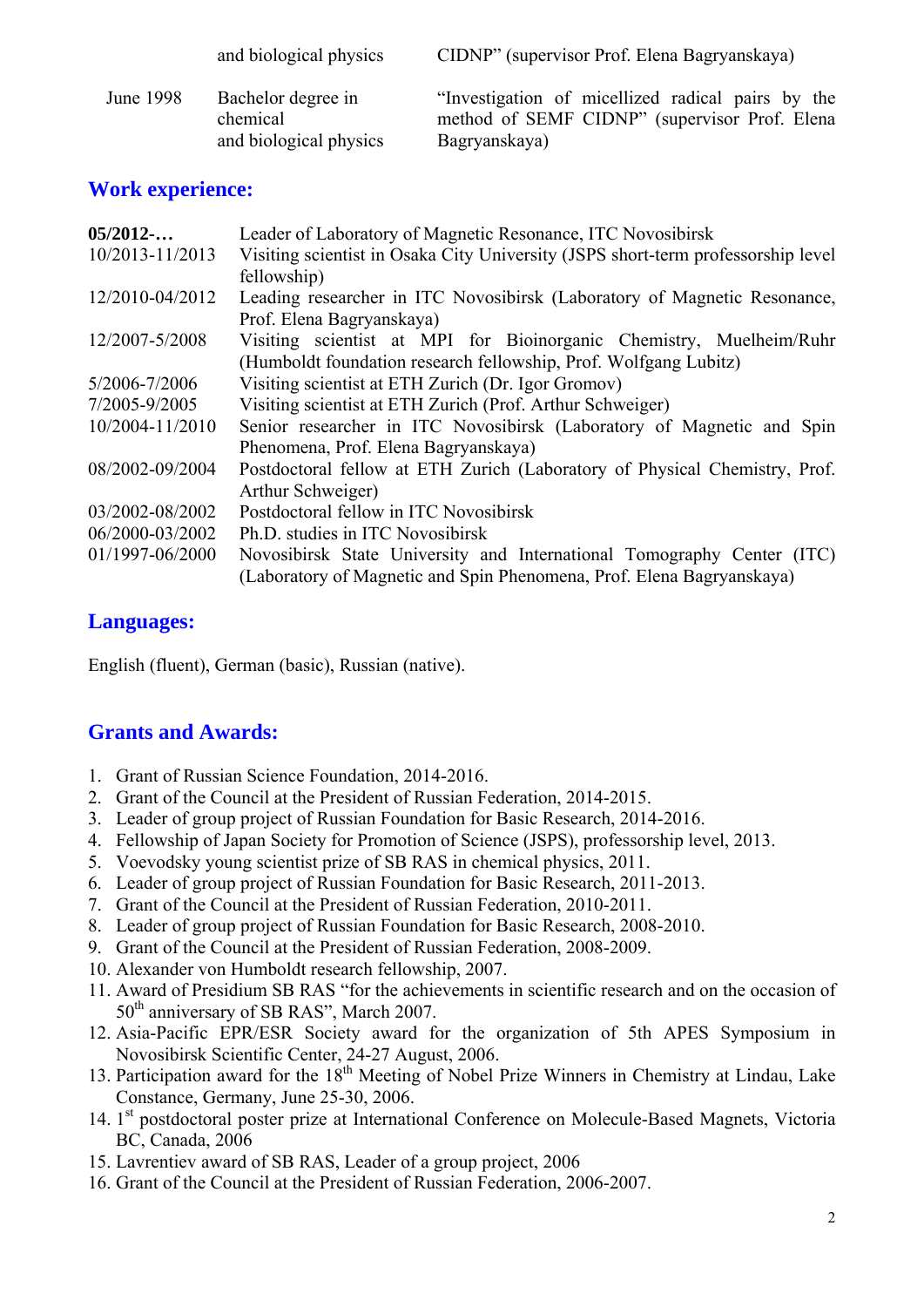17. Leader of group project of Russian Foundation for Basic Research, 2005-2007

18. INTAS Young Scientist Fellowship award 2005-2006.

## **Publications:**

- 1. **M. V. Fedin**, S. L. Veber, E. G. Bagryanskaya, V. I. Ovcharenko // Electron paramagnetic resonance of switchable copper-nitroxide-based molecular magnets: An indispensable tool for intriguing systems // Coord. Chem. Rev. 289–290 (2015) 341-356.
- 2. M. A. Nasalevich, R. Becker, E. V. Ramos-Fernandez, S. Castellanos, S. L. Veber, **M. V.**  Fedin, F. Kapteijn, J. N. H. Reek, J. I. van der Vlugt and J. Gascon // Co@NH2-MIL-125(Ti): cobaloxime-derived metal-organic framework-based composite for light-driven  $H_2$ production // En. Environ. Sci. 8 (2015) 364-375.
- 3. I. Yu. Barskaya, S. L. Veber, S. V. Fokin, E. V. Tretyakov, E. G. Bagryanskay, V. I. Ovcharenko, M. V. Fedin // Structural specifics of light-induced metastable states in copper(II)–nitroxide molecular magnets // Dalton Trans. 44 (2015) 20883-20888.
- 4. A. A. Malygin, D. M. Graifer, M. I. Meschaninova, A. G. Venyaminova, O. A. Krumkacheva, M. V. Fedin, G. G. Karpova, E. G. Bagryanskaya // Doubly spin-labeled RNA as an EPR reporter for studying arrangement of multicomponent supramolecular assemblies // Biophys. J. 109 (2015) 2637–2643.
- 5. S. L. Veber, E. A. Suturina, M. V. Fedin, K. N. Boldyrev, K. Y. Maryunina, R. Z. Sagdeev, V. I. Ovcharenko, N. P. Gritsan, E. G. Bagryanskaya //FTIR Study of Thermally Induced Magnetostructural Transitions in Breathing Crystals // Inorg. Chem. 54 (2015) 3446-3455.
- 6. J. Jung, B. Le Guennic, **M. V. Fedin**, V. I. Ovcharenko, C. J. Calzado // Mechanism of Magnetostructural Transitions in Copper-Nitroxide-Based Switchable Molecular Magnets: Insights from ab Initio Quantum Chemistry Calculations // Inorg. Chem. 54 (2015) 6891- 6899.
- 7. **M. V. Fedin**, S. L. Veber, E. G. Bagryanskaya, G. V. Romanenko, V. I. Ovcharenko // Spatial distribution of phases during gradual magnetostructural transitions in copper(II)– nitroxide based molecular magnets // Dalton Trans. 44 (2015) 18823-18830.
- 8. A. A. Kuzhelev, D. V. Trukhin, O. A. Krumkacheva, R. K. Strizhakov, O. Yu. Rogozhnikova, T. I. Troitskaya, **M. V. Fedin**, V. M. Tormyshev, E. G. Bagryanskaya // Room-Temperature Electron Spin Relaxation of Triarylmethyl Radicals at the X- and Q‑ Bands // J. Phys. Chem. B 119 (2015) 13630−13640.
- 9. G. Yu. Shevelev, O. A. Krumkacheva, A. A. Lomzov, A. A. Kuzhelev, D. V. Trukhin, O. Yu. Rogozhnikova, V. M. Tormyshev, D. V. Pyshnyi, **M. V. Fedin**, E. G. Bagryanskaya // Triarylmethyl Labels: Toward Improving the Accuracy of EPR Nanoscale Distance Measurements in DNAs // J. Phys. Chem. B 119 (2015) 13641−13648
- 10. M. Yu. Ivanov, S. L. Veber, S. A. Prikhod'ko, N. Yu. Adonin, E. G. Bagryanskaya, **M. V. Fedin** // Probing Microenvironment in Ionic Liquids by Time-Resolved EPR of Photoexcited Triplets // J. Phys. Chem. B 119 (2015) 13440−13449.
- 11. E. G. Bagryanskaya, O. A. Krumkacheva, **M. V. Fedin**, S. R.A. Marque // Development and Application of Spin Traps, Spin Probes, and Spin Labels // Methods in Enzymology 563 (2015) 365-396.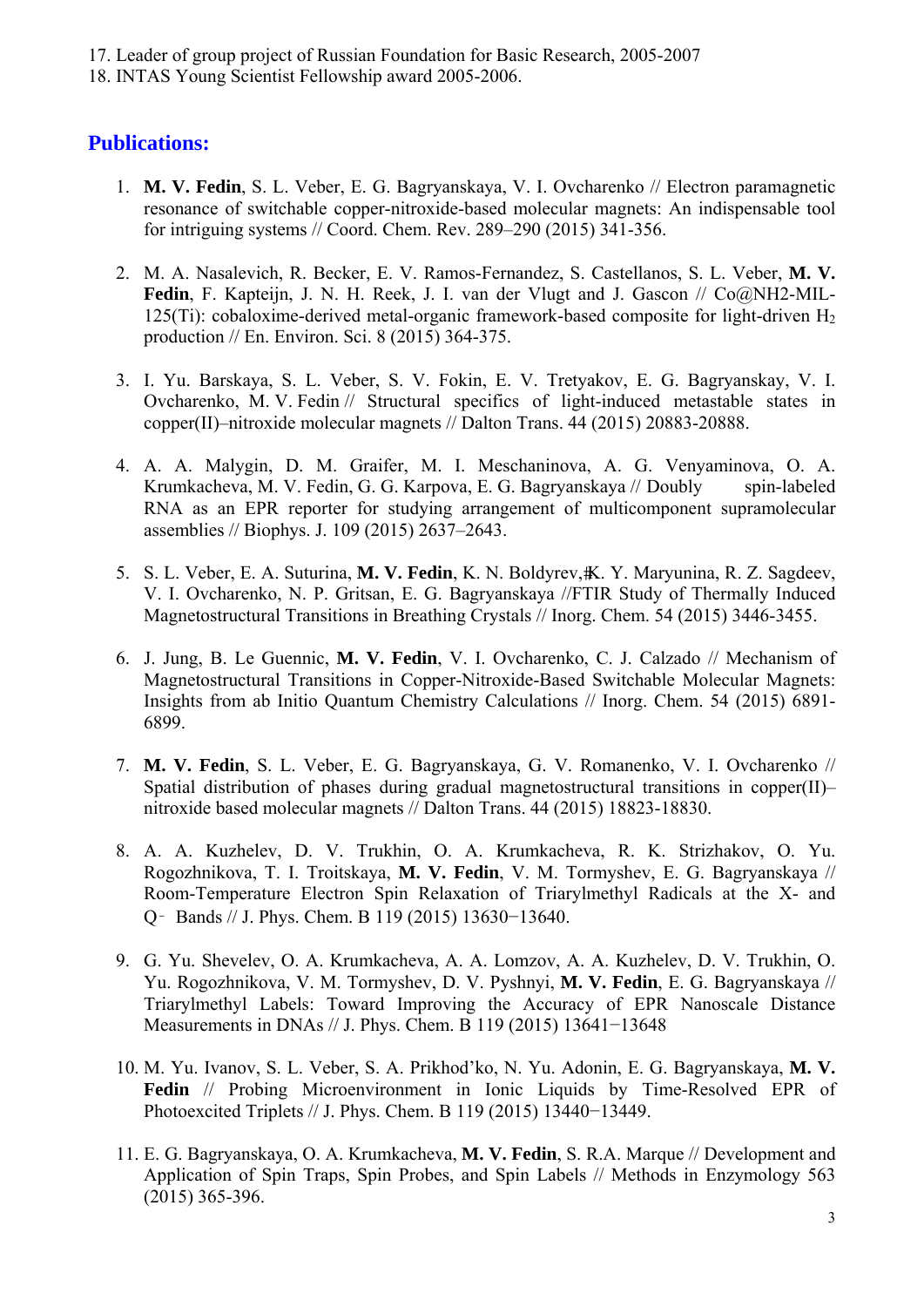- 12. S. E. Tolstikov, N. A. Artiukhova, G. V. Romanenko, A. S. Bogomyakov, E. M. Zueva, I. Yu. Barskaya, **M. V. Fedin**, K. Yu. Maryunina, E. V. Tretyakov, R. Z. Sagdeev, V. I. Ovcharenko // Heterospin complex showing spin transition at room temperature // Polyhedron 100 (2015) 132-138.
- 13. E. V. Tretyakov, G. V. Romanenko, S. L. Veber, **M. V. Fedin**, A. V. Polushkin, A. O. Tkacheva, V. I. Ovcharenko  $\sqrt{C}u$ (hfac)<sub>2</sub> Complexes with Nitronyl Ketones Structurally Mimicking Nitronyl Nitroxides in Breathing Crystals // Aust. J. Chem. 68 (2015) 970-980.
- 14. A. M. Sheveleva, I. K. Shundrina, S. L. Veber, A. D. Buhtojarova, V. V. Russkih, V. V. Shelkovnikov, **M. V. Fedin**, E. G. Bagryanskaya // Inherent Microporosity and Photostability of Fluoroacrylic Polymer Films Studied by Electron Paramagnetic Resonance of Nitroxide Spin Probes // Appl. Magn. Reson. 46 (2015) 523-540.
- 15. W. Kaszub, A. Marino, M. Lorenc, E. Collet, E. G. Bagryanskaya, E. V. Tretyakov, V. I. Ovcharenko, **M. V. Fedin** // Ultrafast Photoswitching in a Copper-Nitroxide-Based Molecular Magnet // Angew. Chem. Int. Ed. 53 (2014) 10636-10640.
- 16. G.Yu. Shevelev, O.A. Krumkacheva, A.A. Kuzhelev, A.A. Lomzov, O.Yu. Rogozhnikova, D.V. Trukhin, T.I. Troitskaya, V.M. Tormyshev, **M.V. Fedin**, D.V. Pyshnyi, E.G. Bagryanskaya // Physiological-Temperature Distance Measurement in Nucleic Acid using Triarylmethyl-Based Spin Labels and Pulsed Dipolar EPR Spectroscopy // J. Amer. Chem. Soc. 136 (2014) 9874–9877.
- 17. I. Yu. Barskaya, E. V. Tretyakov, R. Z. Sagdeev, V. I. Ovcharenko, E. G. Bagryanskaya, K. Yu. Maryunina, T. Takui, K. Sato, **M. V. Fedin** // Photoswitching of a Thermally Unswitchable Molecular Magnet  $Cu(hfac)_{2}L^{i-Pr}$  Evidenced by Steady-State and Time-Resolved Electron Paramagnetic Resonance // J. Amer. Chem. Soc. 136 (2014) 10132– 10138.
- 18. R. K. Strizhakov, E. V. Tretyakov, A. S. Medvedeva, V. V. Novokshonov, V. G. Vasiliev, V. I. Ovcharenko, O. A. Krumkacheva, **M. V. Fedin**, E. G. Bagryanskaya // Permethyl-b-Cyclodextrin Spin-Labeled with Nitronyl Nitroxide: Synthesis and EPR Study // Appl. Magn. Reson. 45 (2014) 1087-1098.
- 19. E. S. Babaylova, A. V. Ivanov, A. A. Malygin, M. A. Vorobjeva, A. G. Venyaminova, Y. F. Polienko, I. A. Kirilyuk, O. A. Krumkacheva, **M. V. Fedin**, G. G. Karpova, E. G. Bagryanskaya. A versatile approach for site-directed spin labeling and structural EPR studies of RNAs // Org. Biomol. Chem. 12 (2014) 3129-3136. (IF=3.568)
- 20. S. Tolstikov, E. Tretyakov, S. Fokin, E. Suturina, G. Romanenko, A. Bogomyakov, D. Stass, A. Maryasov, **M. Fedin**, N Gritsan, V. Ovcharenko // C(sp2)-Coupled Nitronyl and Imino Nitroxide Diradicals // Chem. Eur. J. 20 (2014) 2793-2803. (IF=5.831)
- 21. A. M. Sheveleva, D. I. Kolokolov, A. A. Gabrienko, A. G. Stepanov, S. A. Gromilov, I. K. Shundrina, R. Z. Sagdeev, **M. V. Fedin**, E. G. Bagryanskaya. Structural Dynamics in "Breathing" Metal-Organic Framework Studied by Electron Paramagnetic Resonance of Nitroxide Spin Probes // J. Phys. Chem. Lett. 5 (2014) 20-24. (IF=6.585)
- 22. V. V. Novikov, I. V. Ananyev, A. A. Pavlov, **M. V. Fedin**, K. A. Lyssenko, Y. Z. Voloshin. Spin-Crossover Anticooperativity Induced by Weak Intermolecular Interactions // J. Phys. Chem. Lett. 5 (2014) 496−500. (IF=6.585)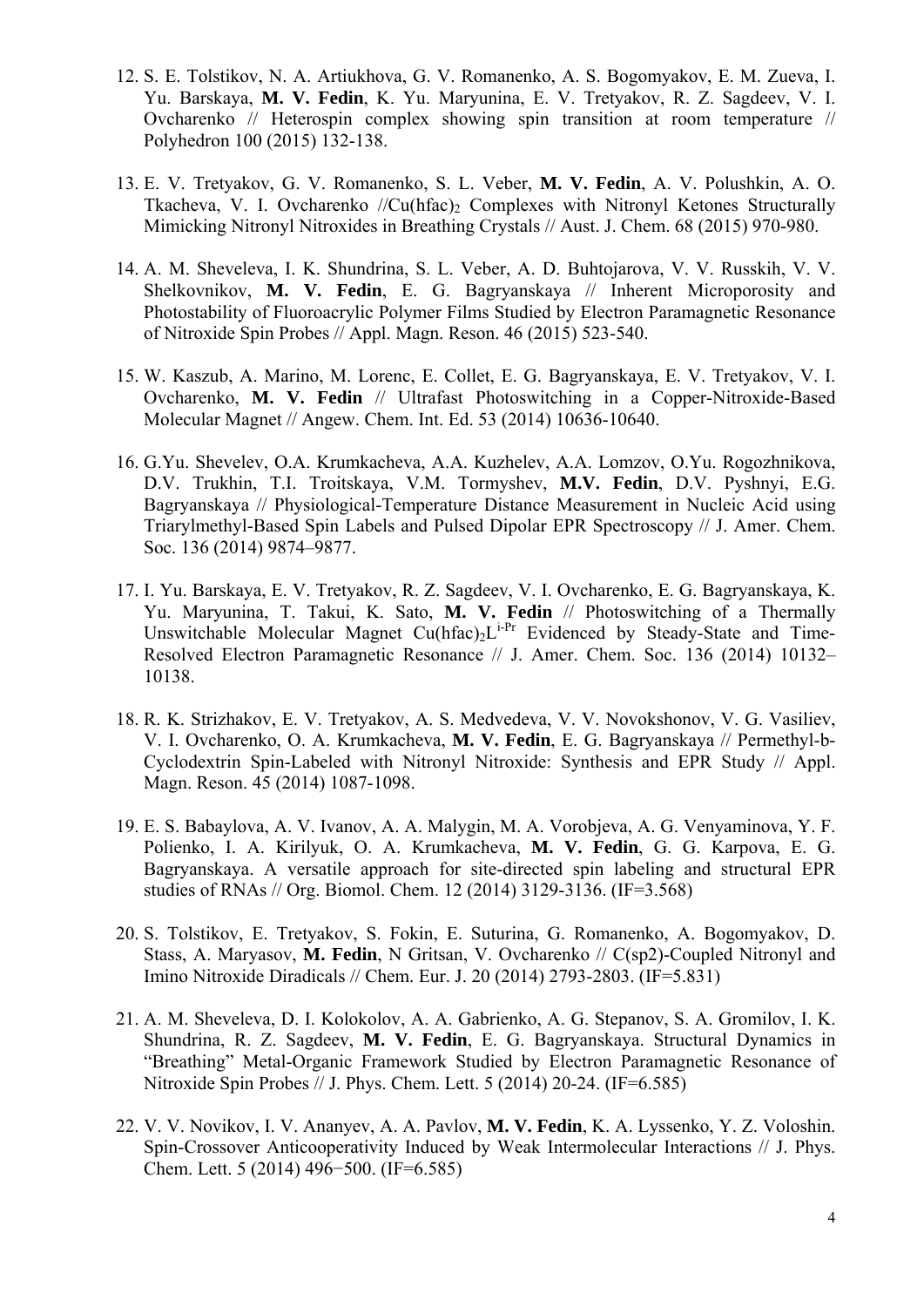- 23. O. A. Krumkacheva, **M. V. Fedin**, D. N. Polovyanenko, L. Jicsinszky, S. R. A. Marque, E. G. Bagryanskaya. Structural Equilibrium in New Nitroxide-Capped Cyclodextrins: CW and Pulse EPR Study // J. Phys. Chem. B 117 (2013) 8223-8231. (IF=3.607)
- 24. I. Yu. Drozdyuk, S. E. Tolstikov, E. V. Tretyakov, S. L. Veber, V. I. Ovcharenko, R. Z. Sagdeev, E. G. Bagryanskaya, **M. V. Fedin** // Light-Induced Magnetostructural Anomalies in a Polymer Chain Complex of Cu(hfac), with tert-Butylpyrazolylnitroxides  $// J. Phys.$ Chem. A 117 (2013) 6483−6488. (IF=2.771)
- 25. S. L. Veber, **M. V. Fedin**, K. Yu. Maryunina, K. N. Boldyrev, M. A. Sheglov, V. V. Kubarev, O. A. Shevchenko, N. A. Vinokurov, G. N. Kulipanov, R. Z. Sagdeev, V. I. Ovcharenko, E. G. Bagryanskaya // Influence of Intense THz Radiation on Spin State of Photoswitchable Compound Cu(hfac)<sub>2</sub>L<sup>Pr</sup> // J. Phys. Chem. A 117 (2013) 1483-1491.  $(IF=2.771)$
- 26. I. Yu. Drozdyuk, K. Yu. Maryunina, R. Z. Sagdeev, V. I. Ovcharenko, E. G. Bagryanskaya, **M. V. Fedin** // Topology of exchange interactions in copper-nitroxide based molecular magnets studied by EPR // Mol. Phys. 111 (2013) 2903-2907. (IF=1.670)
- 27. E. V. Tret'yakov, V. G. Vasil'ev, A. S. Bogomyakov, G. V. Romanenko, **M. V. Fedin**, I. S. Antipin, S. E. Solov'eva, A. I. Konovalov, R. Z. Sagdeev, V. I. Ovcharenko // Synthesis, structure, and properties of nitronyl nitroxyl tetraradical with calix[4]arene framework // // Russ. Chem. Bull. 62 (2013) 543-547. (IF=0.423)
- 28. Zhilina, E. F.; Chizhov, D. L.; Sidorov, A. A.; Aleksandrov, G. G.; Kiskin, M. A.; Slepukhin, P. A.; **Fedin, M. V**.; Starichenko, D. V.; Korolev, A. V.; Shvachko, Y. N.; Eremenko, I. L.; Charushin, V. N. Neutral tetranuclear Cu(II) complex of 2,6-di(5 trifluoromethylpyrazol-3-yl)pyridine: Synthesis, characterization and its transformation with selected aza-ligands // Polyhedron 53 (2013) 122-131
- 29. Belov, A. S.; Dolganov, A. V.; Novikov, V. V.; Vologzhanina, A. V.; **Fedin, M. V.**; Kuznetsov, E. V.; Bubnov, Y. N.; Voloshin, Y. Z. Template synthesis, structure and electropolymerization of the 2-thiopheneboron-capped cobalt(II) clathrochelates // Inorg. Chem. Comm. 29 (2013) 160-164.
- 30. Isaev, N. P.; **Fedin, M. V.**; Dzuba, S. A. X- and Q-Band Electron Spin Echo Study of Stochastic Molecular Librations of Spin Labels in Lipid Bilayers // Appl. Magn. Reson. 44 (2013) 133-142.
- 31. **Fedin, M. V.**; Zhilina, E.a F.; Chizhov, D. L.; et al. Temperature-dependent zero-field splitting in a copper(II) dimer studied by EPR // Dalton Transactions 42 (2013) 4513-4521.
- 32. \***Fedin, M. V.**; Bagryanskaya, E. G.; Matsuoka, H. et al. W-Band Time-Resolved Electron Paramagnetic Resonance Study of Light-Induced Spin Dynamics in Copper-Nitroxide-Based Switchable Molecular Magnets // J. Amer. Chem. Soc. 134 (2012) 16319-16326.
- 33. Tretyakov, E. V.; Tolstikov, S. E.; Suvorova, A. O.; Polushkin, A. V.; Romanenko, G. V.; Bogomyakov, A. S.; Veber, S. L.; **Fedin, M. V.**; Stass, D. V.; Reijerse, E.; Lubitz, W.; Zueva, E. M.; Ovcharenko, V. I. Crucial Role of Paramagnetic Ligands for Magnetostructural Anomalies in "Breathing Crystals" // Inorg. Chem. 51 (2012) 9385-9394.
- 34. Verkhovsky, M. I.; Bogachev, A. V.; Pivtsov, A. V.; Bertsova, Y. V.; **Fedin, M. V.**; Bloch, D. A.; Kulik, L. V. // Sodium-Dependent Movement of Covalently Bound FMN Residue(s) in Na+-Translocating NADH:Quinone Oxidoreductase // Biochemistry 51 (2012) 5414- 5421.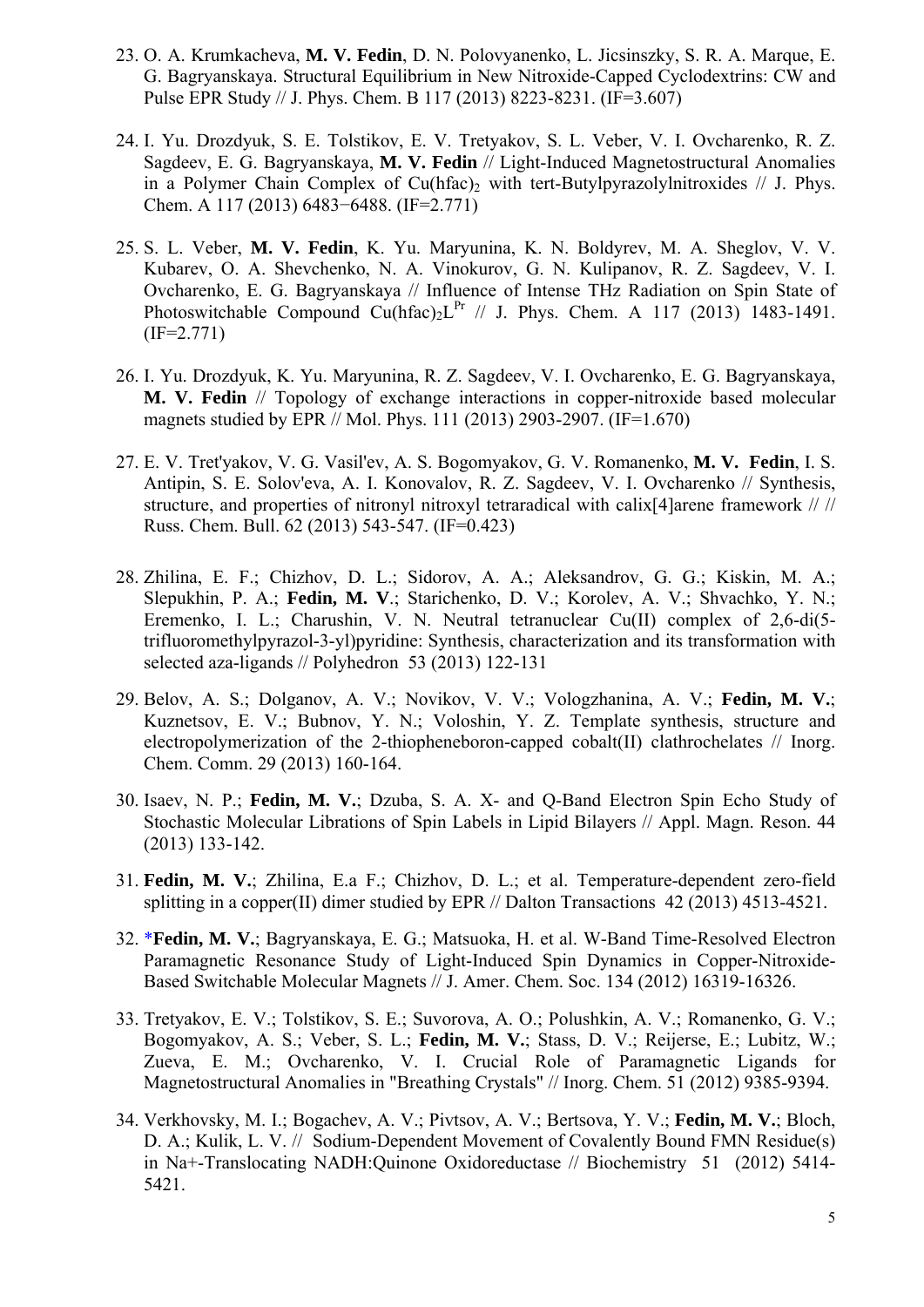- 35. \***M. V. Fedin**, K. Yu. Maryunina, R. Z. Sagdeev, V. I. Ovcharenko, E. G. Bagryanskaya. Self-Decelerating Relaxation of the Light-Induced Spin States in Molecular Magnets Cu(hfac)<sub>2</sub>L<sup>R</sup> Studied by Electron Paramagnetic Resonance // Inorg. Chem. 51 (2012) 709-717.
- 36. O. Krumkacheva, M. Tanabe, S. Yamauchi, **M. Fedin**, S. R. A. Marque, E. Bagryanskaya. Time-Resolved and Pulse EPR Study of Triplet States of Alkylketones in b-Cyclodextrin // Appl. Magn. Reson. 42 (2012) 29-40.
- 37. S. L. Veber, **M. V. Fedin**, K. Yu. Maryunina, A. Potapov,‡ D. Goldfarb, E. Reijerse, W. Lubitz, R. Z. Sagdeev, V. I. Ovcharenko, E. G. Bagryanskaya. Temperature-Dependent Exchange Interaction in Molecular Magnets Cu(hfac)2LR Studied by EPR: Methodology and Interpretations // Inorg. Chem. 50 (2011) 10204–10212.
- 38. A. V. Pivtsov, L. V. Kulik, N. V. Surovtsev, S. V. Adichtchev, I. A. Kirilyuk, I. A. Grigor'ev, **M. V. Fedin**, S. A. Dzuba. Temperature Dependence of Hyperfine Interaction for 15N Nitroxide in a Glassy Matrix at 10–210 K // Appl. Magn. Reson. 41 (2011) 411–429.
- 39. **M. V. Fedin**, I. Yu. Drozdyuk, E. V. Tretyakov, S. E. Tolstikov, V. I. Ovcharenko, E. G. Bagryanskaya. EPR of Spin Transitions in Complexes of Cu(hfac)2 with tert-Butylpyrazolylnitroxides // Appl. Magn. Reson. 41 (2011) 383–392.
- 40. N. P. Burkovskaya, E.V. Orlova, M.A. Kiskin, N.N. Efimov, A.S. Bogomyakov, **M.V. Fedin**, S.V. Kolotilov, V.V. Minin, G.G. Aleksandrov, A.A. Sidorov, V.I. Ovcharenko, V.M. Novotortsev, I.L. Eremenko. Synthesis, structure, and magnetic properties of heterometallic trinuclear complexes  ${M-II-Ln(III)-M-II}$  (M-II = Ni, Cu; Ln(III) = La, Pr, Sm, Eu, Gd) // Russ. Chem. Bull. 60 (2011) 2490-2503.
- 41. \***M. V. Fedin**, S. L. Veber, K. Yu. Maryunina, G. V. Romanenko, E. A. Suturina, N. P. Gritsan, R. Z. Sagdeev, V. I. Ovcharenko, E. G. Bagryanskaya. Intercluster Exchange Pathways in Polymer-Chain Molecular Magnets  $Cu(hfac)_2L^R$  Unveiled by Electron Paramagnetic Resonance // J. Amer. Chem. Soc. 132 (2010) 13886-13891.
- 42. Voloshin Ya. Z., Varzatskii O. A., Novikov V. V., Strizhakova N. G., Vorontsov I. I., Vologzhanina A. V., Lyssenko K. A., Romanenko G. V., **Fedin M. V.**, Ovcharenko V. I., Bubnov Yu. N. // Tris-Dioximate Cobalt(I,II,III) Clathrochelates: Stabilization of Different Oxidation and Spin States of an Encapsulated Metal Ion by Ribbed Functionalization // European Journal of Inorganic Chemistry (2010) 5401–5415.
- 43. **M. V. Fedin**, S. L. Veber, R. Z. Sagdeev, V. I. Ovcharenko, E. G. Bagryanskaya. EPR spectroscopy of thermally induced and light $<sub>1</sub>$  induced spin transitions in heterospin</sub> exchange clusters of compounds  $Cu(hfac)_{2}L^{R}//Russ$ . Chem. Bull. Int. Ed. 59 (2010) 1065-1079.
- 44. N. V. Zauzolkova, M. E. Nikiforova, A. A. Sidorov, I. A. Apolonskaya, **M. V. Fedin**, V. V. Minin, A. V. Rotov, E. A. Ugolkova, M. A. Kiskin, G. G. Aleksandrov, V. M. Novotortsev, I. L. Eremenko // Formation of polynuclear architectures with copper atoms and 1,1-cyclohexanediacetate anions // Russ. Chem. Bull. 59 (2010) 1186-1191.
- 45. I. Fomina, Z. Dobrokhotova, G. Aleksandrov, A. Bogomyakov, **M. Fedin**, A. Dolganov, T. Magdesieva, V.r Novotortsev, I. Eremenko. Influence of the nature of organic components in dinuclear copper(II) pivalates on the composition of thermal decomposition products // Polyhedron 29 (2010) 1734–1746.
- 46. S. L. Veber, **M. V. Fedin**, S. V. Fokin, R. Z. Sagdeev, V. I. Ovcharenko, E. G. Bagryanskaya, "EPR study of Ligand Effects in Spin Triads of Bis(o-Semiquinonato)copper(II) Complexes" // Appl. Magn. Reson. 37 (2010) 693-701.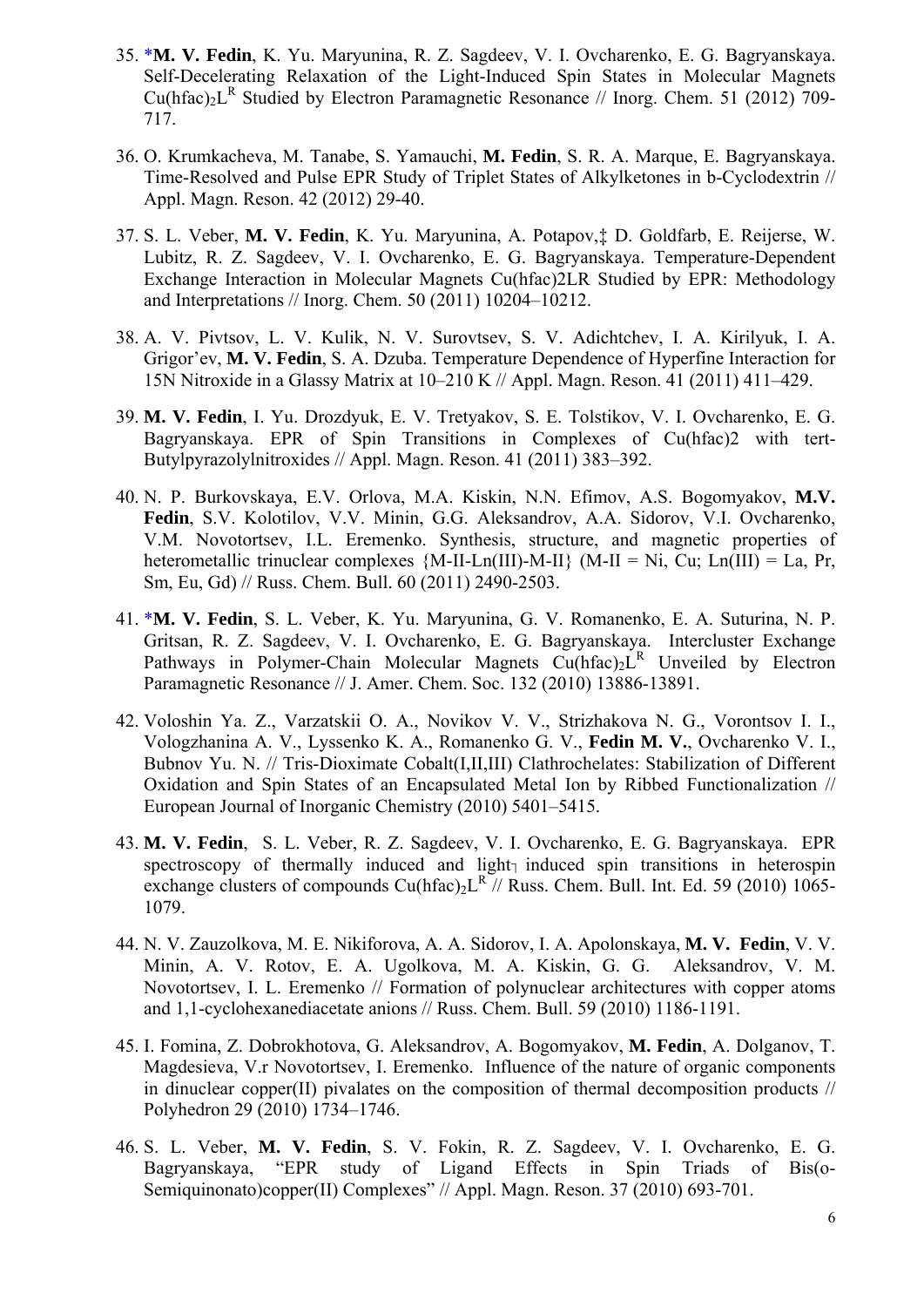- 47. **M. Fedin**, V. Ovcharenko and E. Bagryanskaya, "EPR aiding the development of moleculebased magnetic devices", in: "Electron Paramagnetic Resonance: From Fundamental Research to Pioneering Applications & Zavoisky Award", ISBN 978-1-877524-01-1 coming out of print in June, 2010, p.122-123.
- 48. E. G. Bagryanskaya, D. N. Polovyanenko, **M. V. Fedin**, L. Kulik, A. Schnegg, A. Savitsky, K. Möbius, A. W. Coleman, G. S. Ananchenko and J. A. Ripmeester, "Multifrequency EPR study of the mobility of nitroxides in solid-state calixarene nanocapsules" // Phys. Chem. Chem. Phys. 11 (2009) 6700-6707.
- 49. **M. V. Fedin**, S. L. Veber, G. V. Romanenko, V. I. Ovcharenko, R. Z. Sagdeev, G. Klihm, E. Reijerse, W. Lubitz, E. G. Bagryanskaya "Dynamic mixing processes in spin triads of "breathing crystals" Cu(hfac)2LR: a multifrequency EPR study at 34, 122 and 244 GHz" // Phys. Chem. Chem. Phys. 11 (2009) 6654-6663.
- 50. \***Fedin, M**., Ovcharenko, V., Sagdeev, R., Reijerse, E., Lubitz, W., Bagryanskaya, E. "Light-Induced Excited Spin State Trapping in an Exchange-Coupled Nitroxide-Copper(II)- Nitroxide Cluster." Angew. Chem. Int. Ed. 47 (2008) 6897-6899; Angew. Chem. 120 (2008) 7003-7005.
- 51. Veber, S. L., **Fedin, M. V.**, Maryunina, K. Yu., Romanenko, G. V., Sagdeev, R. Z., Bagryanskaya, E. G., Ovcharenko, V. I. "Diamagnetic dilution due to the phase spin transition – An opportunity for the EPR study of intercluster exchange in ''breathing" crystals of copper(II) hexafluoroacetylacetonate with pyrazole-substituted nitronyl nitroxide." Inorg. Chim. Acta 361 (2008) 4148–4152.
- 52. \*Veber, S. L., **Fedin, M. V**., Potapov, A. I., Maryunina, K. Yu., Romanenko, G. V., Sagdeev, R. Z., Ovcharenko, V. I., Goldfarb, D., Bagryanskaya, E. G. "High-Field EPR Reveals the Strongly Temperature-Dependent Exchange Interaction in "Breathing" Crystals  $Cu(hfac)<sub>2</sub>L<sup>R</sup>$ ." J. Amer. Chem. Soc. 130 (2008) 2444-2445.
- 53. \***Fedin, M. V**., Veber, S. L., Gromov, I. A., Maryunina, K. Yu., Fokin, S. V., Romanenko, G. V., Ovcharenko, V. I., Sagdeev, R. Z., Bagryanskaya, E. G. "Thermally induced spin transitions in nitroxide-copper(II)-nitroxide spin triads studied by EPR." Inorg. Chem. 46 (2007) 11405-11415.
- 54. Tretyakov, E. V., Tolstikov, S. E., Gorelik, E. V., **Fedin, M. V**., Romanenko, G. V., Bogomyakov, A. S., Ovcharenko, V. I. "Copper(II) complexes with pyrazolyl-substituted nitronyl and imino nitroxides." Polyhedron 27 (2008) 739–749.
- 55. \**Fedin, M. V*., Veber, S. L., Gromov, I. A., Ovcharenko, V. I., Sagdeev, R. Z. and Bagryanskaya, E. G. "Electron spin exchange processes in strongly-coupled spin triads." J. Phys. Chem. A 111 (2007) 4449-4455.
- 56. **Fedin, M**., Gromov, I. and Schweiger, A. "Sensitivity optimization in Amplitude-Modulated CW-EPR experiment." J. Magn. Reson. 182 (2006) 293–297.
- 57. Calle, C., Sreekanth, A., **Fedin, M**., Forrer, J., Garcia-Rubio, I., Gromov, I., Hinderberger, D., Kasumaj, B., Lager, P., Mancosu, B., Mitrikas, G., Santangelo, M. G., Stoll, S. Schweiger, A., Tschaggelar, R. and Harmer, J. "Pulse EPR Methods for Studying Chemical and Biological Samples Containing Transition Metals." Helv. Chim. Acta 89 (2006) 2495- 2521.
- 58. **Fedin, M**., Shakirov, S., Purtov, P. and Bagryanskaya, E. "Electron spin relaxation of radicals in weak magnetic fields." Russ. Chem. Bull. 10 (2006) 1642-1654 [translated into English in: Russ. Chem. Bull. Int. Ed. 10 (2006) 1703-1716].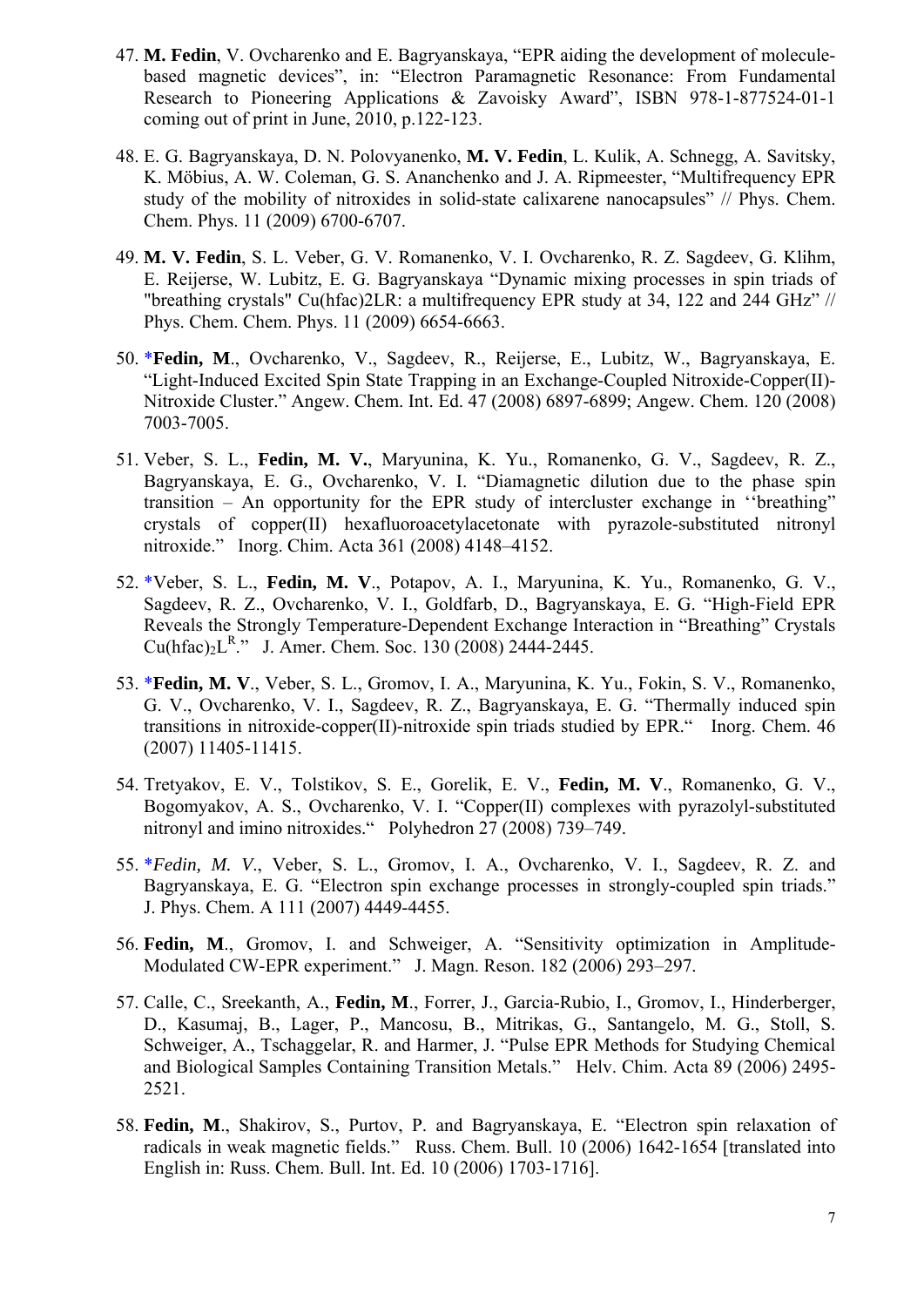- 59. \***Fedin, M. V.**, Veber, S. L., Gromov, I. A., Ovcharenko, V. I., Sagdeev, R. Z., Schweiger, A., and Bagryanskaya, E. G. "Electron Paramagnetic Resonance of three-spin nitroxidecopper(II)-nitroxide clusters coupled by a strong exchange interaction." J. Phys. Chem. A 110 (2006) 2315-2317.
- 60. Bagryanskaya, E., **Fedin, M.** and Forbes, M. D. E. "CIDEP of micellized radical pairs in low magnetic field." J. Phys. Chem. A 109 (2005) 5064-5069.
- 61. \***Fedin, M.**, Gromov, I. and Schweiger, A. "Absorption line CW EPR using an amplitude modulated longitudinal field." J. Magn. Reson. 171 (2004) 80-89.
- 62. Kälin, M., **Fedin, M**., Gromov, I. and Schweiger, A. "Multiple-photon transitions in EPR spectroscopy." Lecture Notes in Physics 684 (2006) 143-183.
- 63. **Fedin, M**., Kälin, M., Gromov, I. and Schweiger, A. "Applications of  $\pi$ -photon-induceed transparency in two-frequency pulse electron paramagnetic resonance experiments*.*" J. Chem. Phys. 120(3) (2004) 1361-1368.
- 64. Lebedeva, N. V., **Fedin, M. V.**, Bagryanskaya, E. G. and Sagdeev, R. Z. "The investigation of consecutive micellised radical pairs by the method of stimulated nuclear polarization*.*" Phys. Chem. Chem. Phys. 5(12) (2003) 2595-2604.
- 65. \***Fedin, M. V.**, Purtov, P. A., Bagryanskaya, E. G. "Spin relaxation of radicals in low and zero magnetic field." J. Chem. Phys., Vol.118, N 1 (2003) 192-201.
- 66. **Fedin, M. V.**, Bagryanskaya, E. G., Purtov, P. A., Makarov, T. N., Paul, H. "Theoretical and experimental studies of CIDNP kinetics in recombination of radical pairs by the method of switched external magnetic field. III. Free radicals in homogeneous solution." J. Chem. Phys., Vol.117, N 13 (2002) 6148-6156.
- 67. **Fedin, M. V.**, Yashiro, H., Purtov, P. A., Bagryanskaya, E. G. and Forbes, M. D. E. "Theoretical and Experimental Studies of Chemically Induced Electron-Nuclear Polarization in Low Magnetic Fields*.*" Mol. Phys., Vol. 100, N 8, (2002) 1171-1180.
- 68. Bagryanskaya, E., Yashiro, H., **Fedin, M.**, Purtov, P. and Forbes, M. D. E. "Chemically Induced Multiplet Electron-Nuclear Polarization in Zero and Low Magnetic Fields." J. Phys. Chem. A., Vol. 106, N 12 (2002) 2820-2828.
- 69. Bagryanskaya, E., Yashiro, H., **Fedin, M.**, Purtov P. and Forbes, M. D. E. "Chemically induced electron-nuclear spin polarization in zero and very low magnetic fields." RIKEN review 44 (2002) 116-118.
- 70. Bagraynskaya, E. G., Lebedeva, N. V., **Fedin, M. V.** and Sagdeev, R. Z. "Investigation of radical pairs in micelles using spin polarization techniques." NATO Science Series, II: Mathematics, Physics and Chemistry (2002), 76 (Magnetic Resonance in Colloid and Interface Science), 173-184.
- 71. **Fedin, M. V.**, Bagryanskaya, E. G., Purtov, P. A. "Anisotropic Hyperfine Interaction Induced Spin Relaxation in a Low Magnetic Field." Chem. Phys. Lett. Vol.339, N 5-6 (2001) 395-404.
- 72. **Fedin, M. V.**, Purtov, P. A., Bagryanskaya, E. G. "Theoretical and experimental studies of CIDNP kinetics in recombination of radical pairs by the method of Switched External Magnetic Field. II. Radical Pairs in Micelles." J. Chem. Phys., Vol. 111, N 12 (1999) 5491- 5502.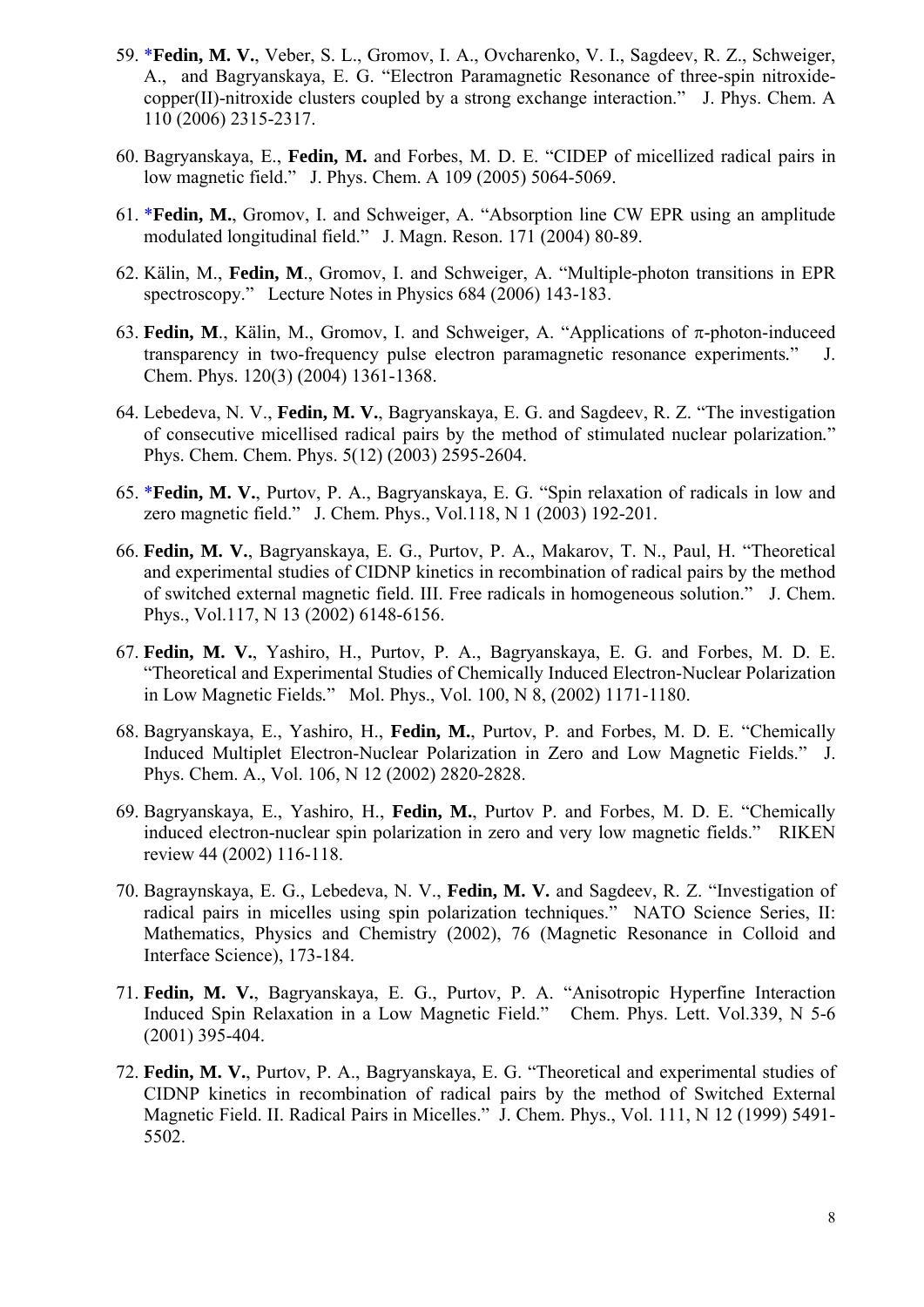#### **Selected conference talks:**

M. Fedin // Nitroxide-copper clusters as building blocks for thermo/photoswitchable nanomaterials // Pacifichem-2015, Honolulu, USA, 15-20 December 2015, Book of Abstracts (*invited talk*)

М. В. Федин // ЭПР в исследование термо- и фоточувствительных молекулярных материалов // Школа-конференция молодых ученых «Неорганические соединения и функциональные материалы» (ICFM-2015), Новосибирск, 5-9 октября 2015, Сборник тезисов, стр. 36. (*invited talk*)

Fedin M. V., Krumkacheva O. A., Shevelev G. Yu., Tormyshev V. M., Karpova G. G., Bagryanskaya E. G. // New Approaches for Distance Measurements in Nucleic Acids Using Nitroxyl and Trityl Spin Labels // 57th Rocky Mountain Conference on Magnetic Resonance, Snowbird, Utah, USA, July 26–31, 2015, Book of Abstracts, p. 36.

M. V. Fedin, S. L. Veber, E. G. Bagryanskaya, G. V. Romanenko, V. I. Ovcharenko // Accessing Spatial Distributions of Phases in Paramagnetic Solids by EPR: Application to Cu(hfac)2LR Family // The 9th Japanese-Russian Workshop on Open Shell Compounds and Molecular Spin Devices, Awaji, Japan, November 8-11, 2015, Book of Abstracts, p.35. (*invited talk*)

Fedin M. V., Barskaya I. Yu., Tretyakov E. V., Maryunina K. Yu., Ovcharenko V. I., Bagryanskaya E. G., Takui T., Sato K.. Photoswitching of thermally unswitchable coppernitroxide based molecular magnet evidenced by steady-state and time-resolved EPR. EUROMAR 2014, Zurich, Switzerland, 29 June – 3 July 2014. p. PS275.

M. Fedin // Dynamics in Flexible Metal-Organic Polymers Studied by EPR // AvH supported workshop "Dynamics in Soft Matter Probed by Advanced EPR Techniques", Zagreb, Croatia, 5- 9 May 2014, p. 7 (*invited talk*)

Fedin M., Veber S., Drozdyuk I., Tretyakov E., Ovcharenko V., Sheveleva A., Kolokolov D., Stepanov A., Bagryanskaya E. EPR of "breathing" materials with nitroxides. EUROMAR 2013, Hersonissos, Crete, Greece, 30 June – 5 July 2013. P. PS115. (*invited talk*)

Fedin M., Veber S., Drozdyuk I., Maryunina K., Tretyakov E., Matsuoka H., Yamauchi S., Sagdeev R., Ovcharenko V., Bagryanskaya E. EPR of thermo- and photoswitchable coppernitroxide based molecular magnets. ISMAR 2013, Rio de Janeiro, Brazil, 19-24 May 2013. P. 25 - 26. (*invited talk*)

Fedin M., Bagryanskaya E., Matsuoka H., Yamauchi S., Drozdyuk I., Veber S., Maryunina K., Tretyakov E., Ovcharenko V., Sagdeev R. Light-Induced Spin Dynamics in Copper-Nitroxide Based Molecular Magnets: an EPR study. Asia-Pacific EPR/ESR Symposium 2012, Beijing, China, 11-15 October 2012. (*invited talk*)

Fedin M. V., Veber S.L., Maryunina K.Yu., Ovcharenko V.I., Matsuoka H., Yamauchi S., Bagryanskaya E.G. Nitroxide-copper based photo-switchable molecular magnets studied by EPR. "SPIN 2011", Marseille, France, 26-29 September 2011.

Fedin M. V., Maryunina K.Yu., Sagdeev R.Z., Ovcharenko V.I., Bagryanskaya E.G. EPR study of unusual self-decelerating relaxation of the light-induced spin states in molecular magnets Cu(hfac)2LR. The Fifth Japanese-Russian Workshop on Open Shell Compounds and Molecular Spin Devices, November 13-16, 2011, Awaji Island, Japan. (*invited talk*)